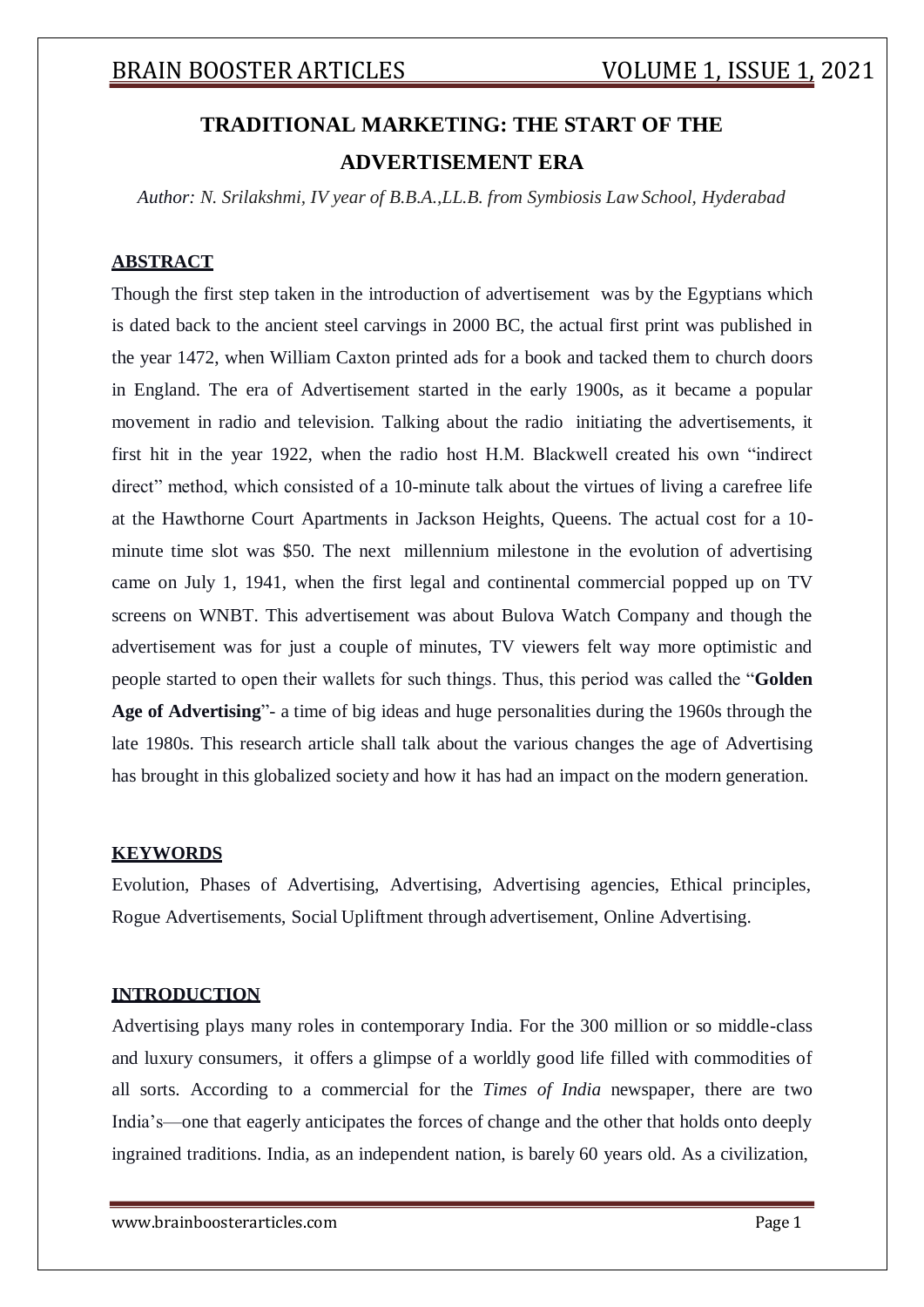its age exceeds 5,000 years. How its billion citizens fare economically in the next few decades will influence the global economy. In managing brands and targeting consumers, advertising must understand and contend with the social and cultural diversity of India. After years of controlling and closing the economy to foreign influence, the Indian government liberalized the economy in 1991. The years since have witnessed rapid change at virtually every level of society and culture. Multinational corporations have moved in, imported goods have become widely available, and consumption has become rampant. Today Indian advertising has the enormous job of speaking to one of the world's most diverse populations. English is the only common language throughout all of India, but it is unknown in many sectors of the population. Television, radio, and newspapers rely on more than two dozen languages, thus limiting the communicative reach of many advertisements to certain geographic regions or some sectors of society. When addressing India's elite, advertising uses English. In northern India, Hindi is widely used in ads but it is not useful in southern India where it is seldom spoken. Some advertisements combine English and Hindi in a mixture known locally as *Hinglish*. Nike, which had never targeted the cricket market previously, asked its Indian agency, JWT, to make a commercial for the 2007 Cricket World Cup. The commercial was an enormous success for the brand in India. It departed from the style of Nike's competitors, which typically use cricket-celebrity endorsements. When traffic comes to a standstill on a busy street, a wild game of cricket breaks out reflecting the unorthodox way cricket is played all over India. It captures the energy and tenacity of the common player and the passion of the fans. Wherever, whenever, however, Indian cricketers "Just Do It." The commercial was named "Best Commercial of the Year" in an Indian competition. It continued to work for the brand beyond the disappointing World Cup competition because Nike had not placed its hopes on national cricket celebrities but rather showcased the "stars" of improvised Indian cricket. This article shall be divided into chapter whereby the first chapter shall talk about the evolution of the advertising industry, the second would speak of the social changes brought by the industry, the third consists of the advertising taglines having an impact on the mindset of people, the fourth consisting of the various online advertising activities.

### **BACKGROUND**

Whenever the topic of advertisement is in action, the main point to be noted is that it is not a concept that has emerged recently. It dates back to the time of the Egyptians in 2000 BC, who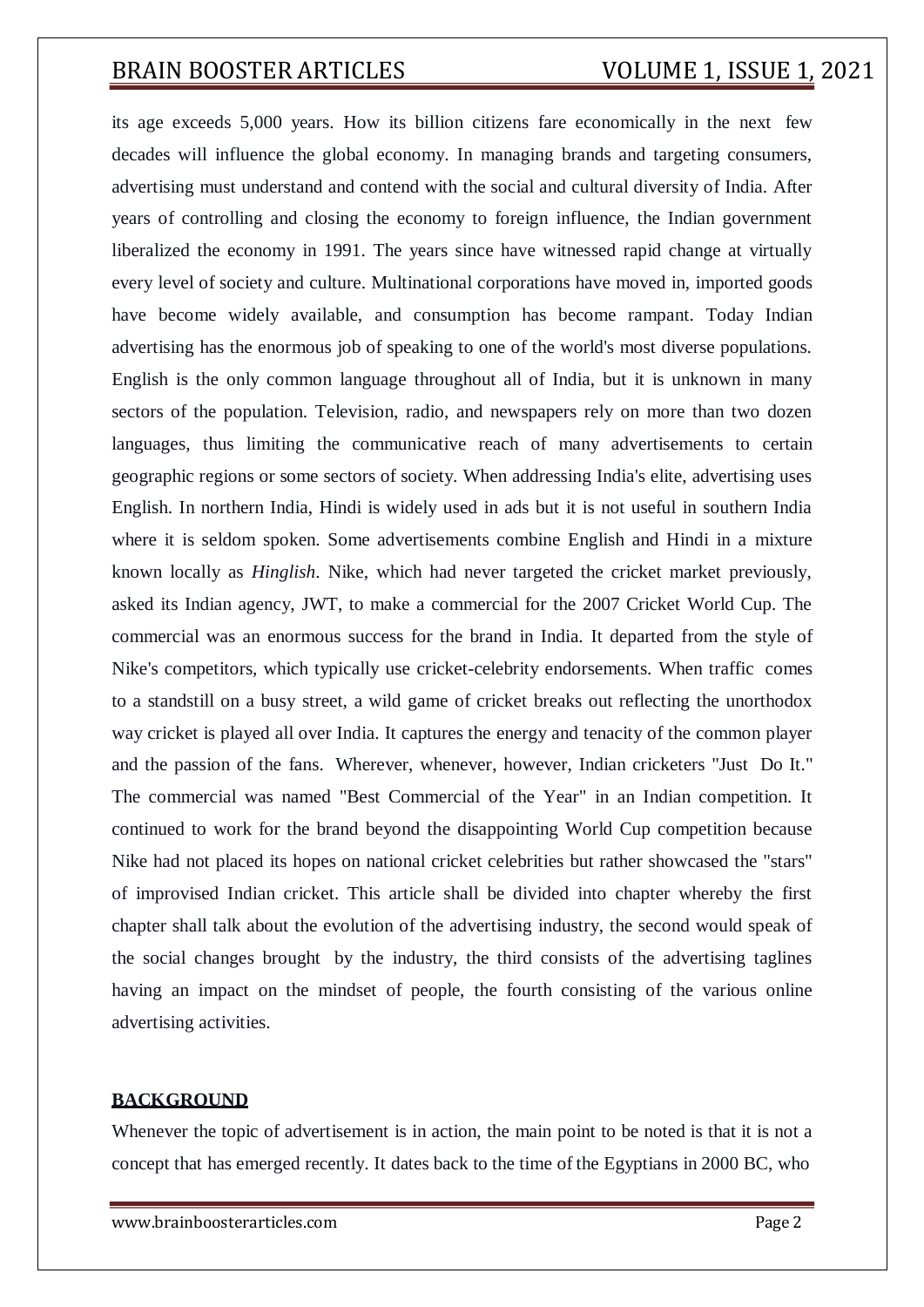invented outdoor advertising by carving public notices in steel. After this period comes the period of Ancient Greece in 750 BC, who created the first sonic logo, which is basically to produce sound effects when the ladies of the night tap their nails into their shoes. After this comes the main print ad which was in the year 1472, in England for the handbill announcements which dealt with the sale of prayer books. At the dawn of the American Revolution, political advertisements saw an encouraging enlistment. This was seen as a great opportunity not only for the customers but for individuals as well. It was during the year 1892 Direct Marketing was born when the sears had sent out 8,000 handwritten postcards and had received back 2,000 orders. Another different type of advertisement development was seen in the year 1911 when the slogan "*sex sells*" was used by the Woodbury Soap Company. In the year of 1917, the famous American Association of Advertising Agencies was founded. The first official TV commercial ran for Bulova Watch in the year 1941; and the company had paid \$9 for a 20-second spot aired before a baseball game, which was considered a very important development towards the industry as many had the passion for watching baseball, which eventually led them to watch the TV commercial. The evolution of Indian Advertisement started in the 19th century by Thomas J. Barratt also known as the "father of modern advertisement" by creating effective campaigns for company products by using slogans, images, and phrases. The footprints of the history of Indian advertisement was started much before independence from Britishers but came into focus and developed after independence and since then have seen many different phases. Evolution of Indian Advertising is divided into four parts by Anthropologist William Mazzarella as follows; **a)** The **first phase** of the evolution of Indian Advertising was started after the independence i.e. from 1947-the 1960s, **b)** The **second phase** started in the early 1960s-1980s, **c)** The **third phase** (1980s) turned away from creative and innovative advertising toward creating efficient marketing channels that would have a wide impact throughout the country and **d)** The **fourth phase** of the evolution of Indian Advertising started in the early 1980s and still exists. This phase is characterized by a synthesis of effective marketing mechanisms and a high level of creativity. Although India is home to outsourced call centres and has its version of Silicon Valley centred in the city of Bangalore, computers and the Internet are not used by a large portion of the population. The more conventional advertising media of TV, radio, magazines, and billboards remain far more common.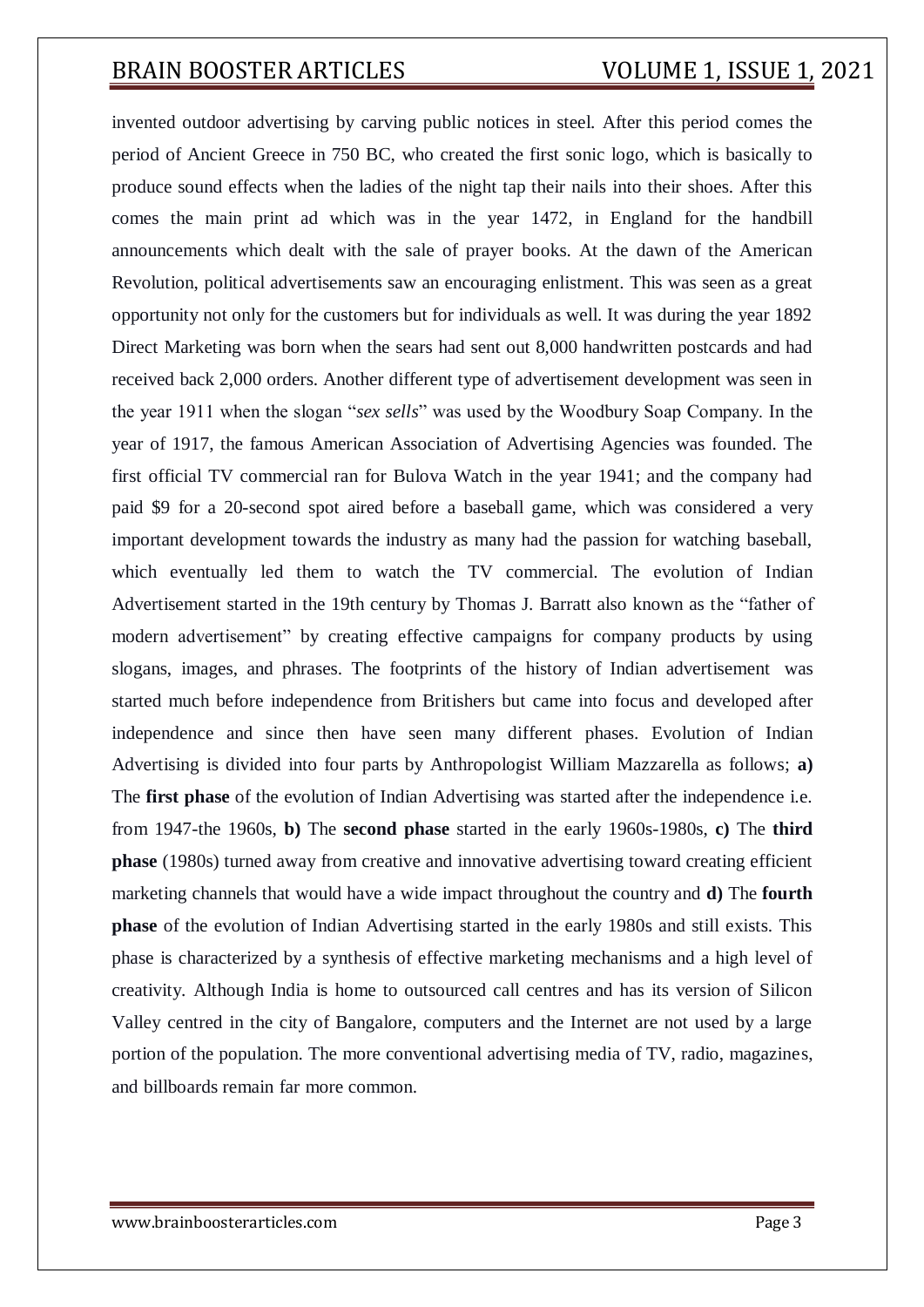## **EVOLUTION OF THE INDUSTRY**

## **EVOLUTION OF ADVERTISING INDUSTRY IN ENGLAND:**

The history of the advertisement industry is almost connected to the evolution of humankind and its technical progress. According to historians and investigators, the initial steps of advertising dates back to the *ancient empires*, where for example, Egypt. In Egypt, the Egyptians used *papyrus* (this is a material prepared in Egypt from the stem of a water plant), for the promotion of slaves' sales and rewards. In Babylon, the description of salesmen, shoemakers, and clerks, were inscribed by using dirt scripts. Meanwhile, in Greece, people used callers known as "*used street callers*", who announced loudly about the arrival of the ships and their cargo of metals, wine, and species. Again, in Rome, a different type of advertising media was made. The Paintings. For example, a goat meant milk stores, and a bakery could be identified with a mule that has a mill on its back. Now coming to *the Middle age*, this era saw the rise of the printing press. During this period, as many couldn't read, so the usage of signs and images was dealt with a lot. If a blacksmith, a cobbler, miller, or a tailor passes by, then they would use images associated with their trade, such as a boot, a suit, a hat, a diamond, a horseshoe, a candle, or even a bag of flour. Around this era, Gutenberg's printing press (1438) began the era of mass communication, which had printed material that in turn could be mass-produced. A Londoner had printed the first English Newspaper in 1622 and the first ad had appeared in 1625. That 1622´s first newspaper was the Weekly News, by Nicholas Brown and Thomas Archer. Other newspapers of this time were the Mercurius Britannicus, in 1665 and La Gazette from Paris by ThéophrasteRenaudot in 1630. Those were considered beginners of modern advertising, even though the first newspapers announced appeared in 1650 in the Several Proceedings in Parliament; it was about offering a reward for returning twelve stolen horses. Now speaking of the *Modern Age*, in England, line advertisements in newspapers were very popular in the second half of the seventeenth century, often announcing the publication of a new book or the opening of a new play. The Great Fire of London in 1666 was a boost to this type of advertisement, as people used newspapers in the aftermath of the fire to advertise lost & found, and changes of address. These early line ads were predominantly informative, containing descriptive, rather than persuasive language. It was around these facts that in the 17´s century appeared the first law for controlling advertising content because false advertising and so-called "quack" advertisements became a problem. The first newspaper was published in 1704 in the United States (USA).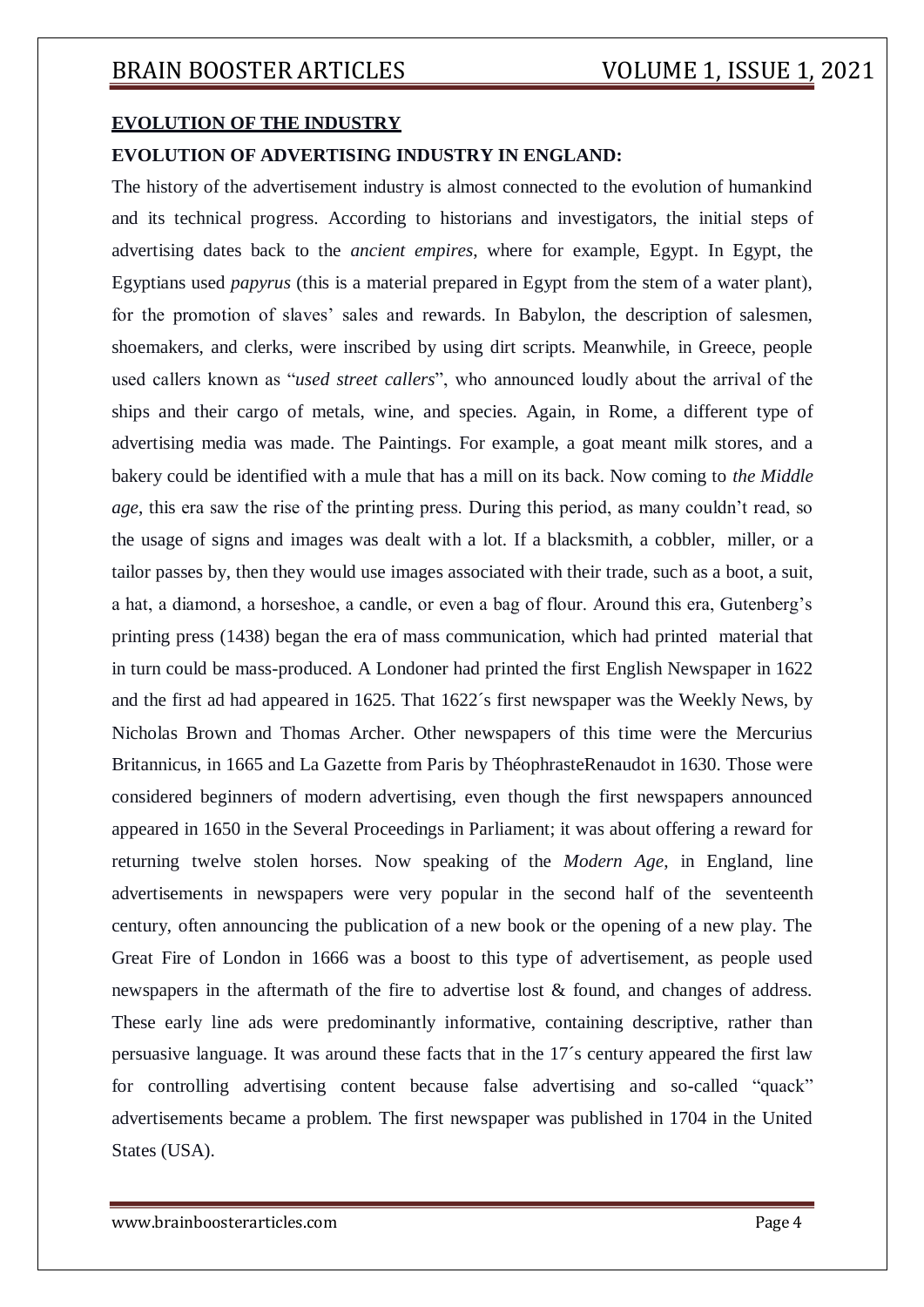On its pages, it promoted itself as a vehicle for advertising. Later, in England, The Spectator, by Joseph Addison and Richard Steele published the advertisement of a dentifrice well accepted by nobility and high class. Once technological advances enabled the mass production of soap, china, clothing, etc., the close personal links between buyer and seller were broken. Rather than selling out of their back yards to local customers, manufacturers sought to market a long way from their factories, sometimes on the other side of the world. This created a need for advertising. Manufacturers needed to explain and recommend their products to customers whom they would never meet personally. Manufacturers, in chasing far-off markets, were beginning to compete with each other. Therefore, they needed to brand their products, distinguish them from one another, and create mass recommendations to support the mass production and consumption model.

Newspapers provided the ideal vehicle for this new phenomenon, advertisements. New technologies were also making newspapers cheaper, more widely available, and more frequently printed. They had more pages, so they could carry more, bigger, ads. Simple descriptions, plus prices of products, served their purpose until the mid-nineteenth century when technological advances meant that illustrations could be added to advertising, and colour was also an option.

Advertisers started to add copy under the simple headings, describing their products using persuasive prose.

## **EVOLUTION OF ADVERTISING INDUSTRY IN INDIA**

Dattaram, the first agency, was founded in 1905 and it released the first ad for West End Watch Co. in Mumbai, in 1907. The history of the advertisement in India dates back to the 1930s when the foundation of the professional advertising business was led by two major English companies, J. Walter Thompson and D.J. Keymer's Lintas India in 1939. In the year of 1930, the lead developer of radio in the media for advertising had become a hit to the entertainment industry. Leela Chitnis became the first Indian film actress to endorse Lux soap, in 1941. The advertisements for cinema promotion started during the year of 1950s and it was the era of the media boom. The door darshan had brought in a major qualitative change in Indian advertising as it developed the concept of brand building and it became a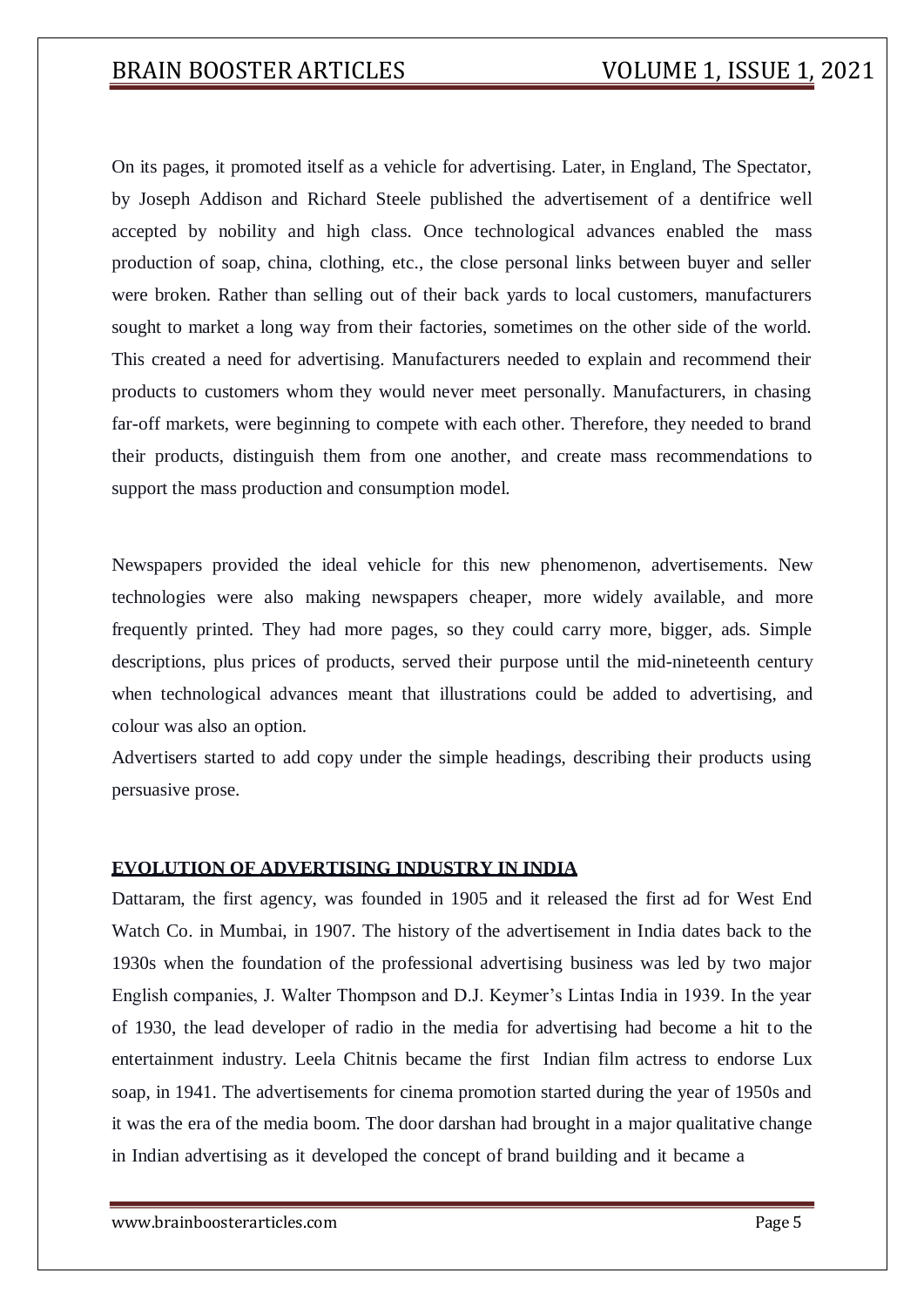commercial hit. But the only problem was that the door darshan was just available for a certain amount of time. And then came the development of the 24hr movie channels pay channels. Gradually the FM radio also came into the picture. In the year of 1957, our Indian Government had launched Vividh Bharati. During the era of the 1980s, India started to adopt western advertising as it gained a lot of popularity in the public sector advertising as the expansion and diversification of the agencies were made. At the same time, a council was formed regarding the advertising policies known as *the Advertising Standards Council of India (ASCI).*

## **SOCIAL CHANGES BROUGHT IN BY THE ADVERTISEMENT INDUSTRY**

The rise of social media and the impact of digital evolution on business are attracting worldwide attention to unapproved advertising. The practice known as rogue advertising, also identified as unsanctioned ads, *scam ads*, *spec creative*, *ghost ads*, *fake ads*, or *chip-shop ads*, has existed in secret for many years in the advertising industry. When advertising agency professionals (known in the industry as "creatives"), produce unapproved rogue ads designed to earn individual industry recognition and awards, advertising ethical principles are violated. Rogue ads encompass many forms of advertising that subvert the advertising strategy and true intentions of representing the client and the brand or service. Talking about rogue ads, it means ads that were neither approved by a client nor any broadcast. Rogue ads have such egregious violations because they typically lack client authorization, lack legitimate public exposure, and/or failure to abide by award contest rules. To attract attention, rogue ads typically use internationally recognized brands. Leading U.S. companies such as Coca-Cola, Ford Motor Company, Gap Inc., Hanesbrands, Inc., McDonald's, Unilever, and Yum Brand's Pizza Hut have all been "victims" of rogue ads. In many cases, these companies either had no knowledge of the advertisements, did not realize what the advertisements would entail, or did not know of the rogue ad submission to an industry award competition. In one example, the Nike swoosh logo was depicted with the slogan, "Just Do Shit" and in another example, a rogue ad promoted the sale of Pizza Hut Auschwitz's "Holocrust Pizza<sup>1</sup>. In 2007, in India, three published Hanes ads featured racist words and anti-gay slurs<sup>2</sup>. An unsanctioned 2013 advertisement for the Ford Figo depicted former Italian Prime Minister Silvio Berlusconi

[www.brainboosterarticles.com](http://www.brainboosterarticles.com/) Page 6

<sup>1</sup> Rupal Parekh, Amid Ford Figo Flap, U.K. Awards Show Applauds Scam Ads, ADVERT. AGE (Mar. 27, 2013), <http://adage.com/article/agency-news/amidford-figo-flap-u-k-awards-show-applaudsscam-ads/240559/> <sup>2</sup> Neha Thirani Bagri, India's Ad Industry Shaken after Ford Figo Controversy, N.Y. TIMES, (Apr. 1, 2013, 4:19 AM), [http://india.blogs.nytimes.com/2013/04/01/indias-ad-industry-shaken-afterford-figocontroversy/?](http://india.blogs.nytimes.com/2013/04/01/indias-ad-industry-shaken-afterford-figocontroversy/)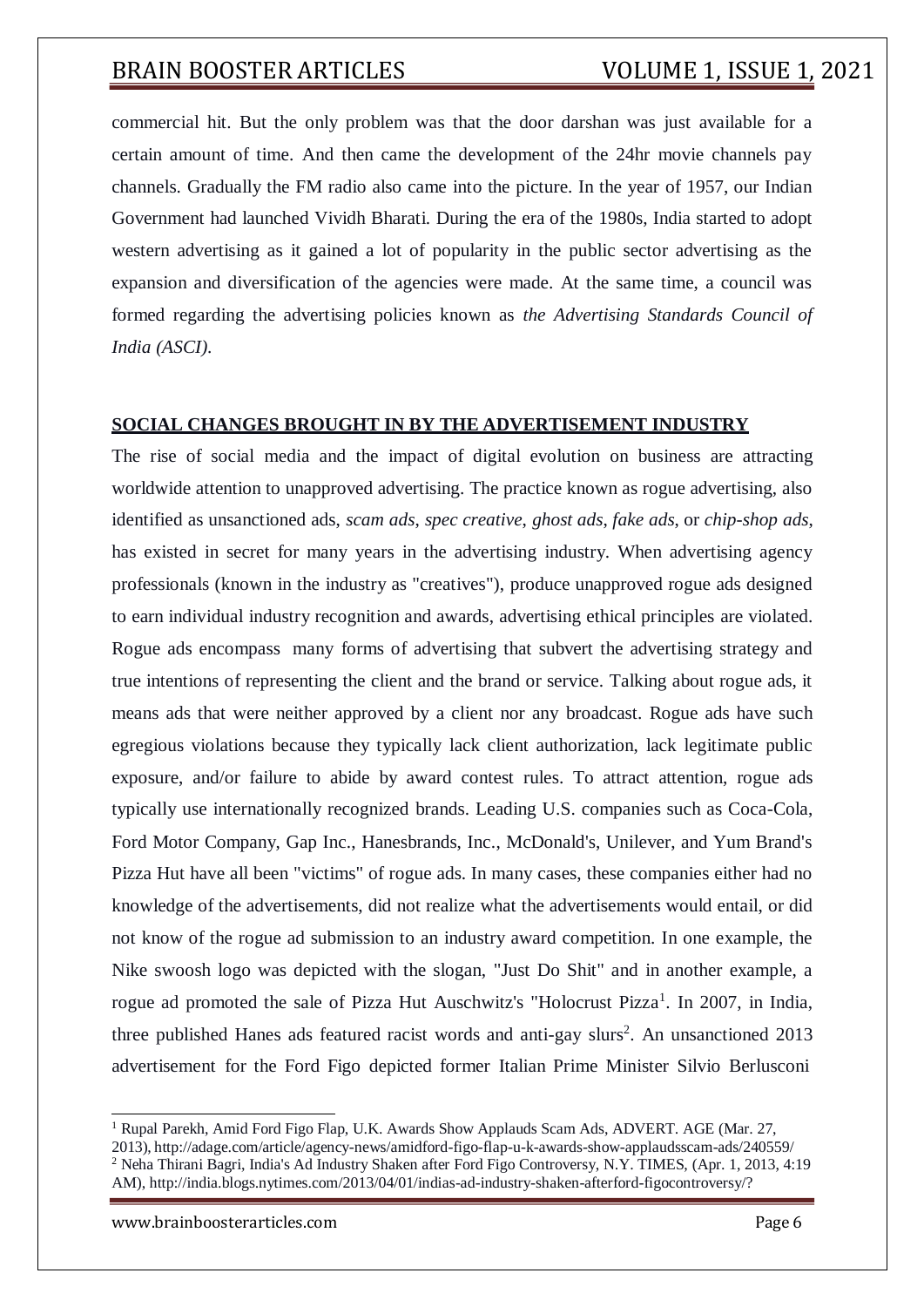smiling from the front seat of the car while gagged and bound women were in the trunk<sup>3</sup>. 2012, unsanctioned, an ad for Kraft Foods' Oreo cookies showed a breastfeeding baby,6 holding an Oreo cookie with the slogan "Milk's favourite cookie<sup>4</sup>" Another unsanctioned ad, for Unilever's Kibon ice cream, showed spoons chasing a ball of ice cream similar to sperm fertilizing an ovule. It is in this first category of rogue ads (unapproved ads and unaware clients) where ad content is usually offensive, discriminatory, or highly inappropriate.

Common threads pulled from the controversies raised by rogue ads include a feigned ignorance of the impact of modern technology, as well as a disregard for law and ethics. New technologies are changing how business is approached, conducted, and viewed by consumers and the public. Digital technology and social media sites make ads available on a global basis for repeated viewing and private and public archiving. The issues presented by rogue or "scam" advertising reflect how society is rapidly changing in response to modern technology. Whereas in the past only industry participants in the pursuit of these "awards" knew about this practice, today's digitally connected world allows for instant information dissemination it takes just one viewer to alert the world to a "rogue" or "scam" ad by posting it on the internet, where over 3 billion worldwide users were predicted by the end of 2014<sup>5</sup>. Once a rogue or "scam ad" becomes available on the Internet or various social media sites, there is no way to "put the horseback in the barn." Advertising agencies and, in most cases, unaware clients, must publicly explain what happened and offer apologies, such as with the Unilever and Ford rogue ads. Agencies and creatives can avoid these scenarios by following proper legal procedures, ethical practices, and instituting appropriate checks and balances.

# **TAGLINES AND POSTERS AFFECTING THE SOCIETY IN BOTH NEGATIVE AND POSITIVE WAY**

## **ETHICAL ISSUES IN ADVERTISEMENTS**

Now coming to the ethical issues of such rogue ads, they give rise to many ethical issues, including misappropriation of a client's intellectual property, discrimination, cultural

[www.brainboosterarticles.com](http://www.brainboosterarticles.com/) example of the page 7 and 20 and 20 and 20 and 20 and 20 and 20 and 20 and 20 and 20 and 20 and 20 and 20 and 20 and 20 and 20 and 20 and 20 and 20 and 20 and 20 and 20 and 20 and 20 and 20 and

<sup>&</sup>lt;sup>3</sup> Scam Ads: Here's Why Ford, JWT India Are in a Mess, CNBC TV-18 MONEY CONTROL (Mar. 28, 2013, 10:54 PM), [http://www.moneycontrol.com/news/cnbctvl8-comments/scam-ads-heresfo r](http://www.moneycontrol.com/news/cnbctvl8-comments/scam-ads-heresfo)d-jwt-India-areamess\_844246.html

<sup>4</sup> Laurel Wentz & Claudia Penteado, Is the Ad-Awards Race Crushing the Client? ADVERT. AGE (Apr. 1, 2013), [http://adage.com/article/agency-news/ad-awards-race-crushingclient/240640.](http://adage.com/article/agency-news/ad-awards-race-crushingclient/240640)

<sup>&</sup>lt;sup>5</sup> Internet well on way to 3 billion users, UN telecom agency reports, UN News Center (May 5, 2014), [http://www.un.org/apps/news/story.asp?NewslD=47729#.VBmgrvldUno](http://www.un.org/apps/news/story.asp?NewslD=47729&.VBmgrvldUno)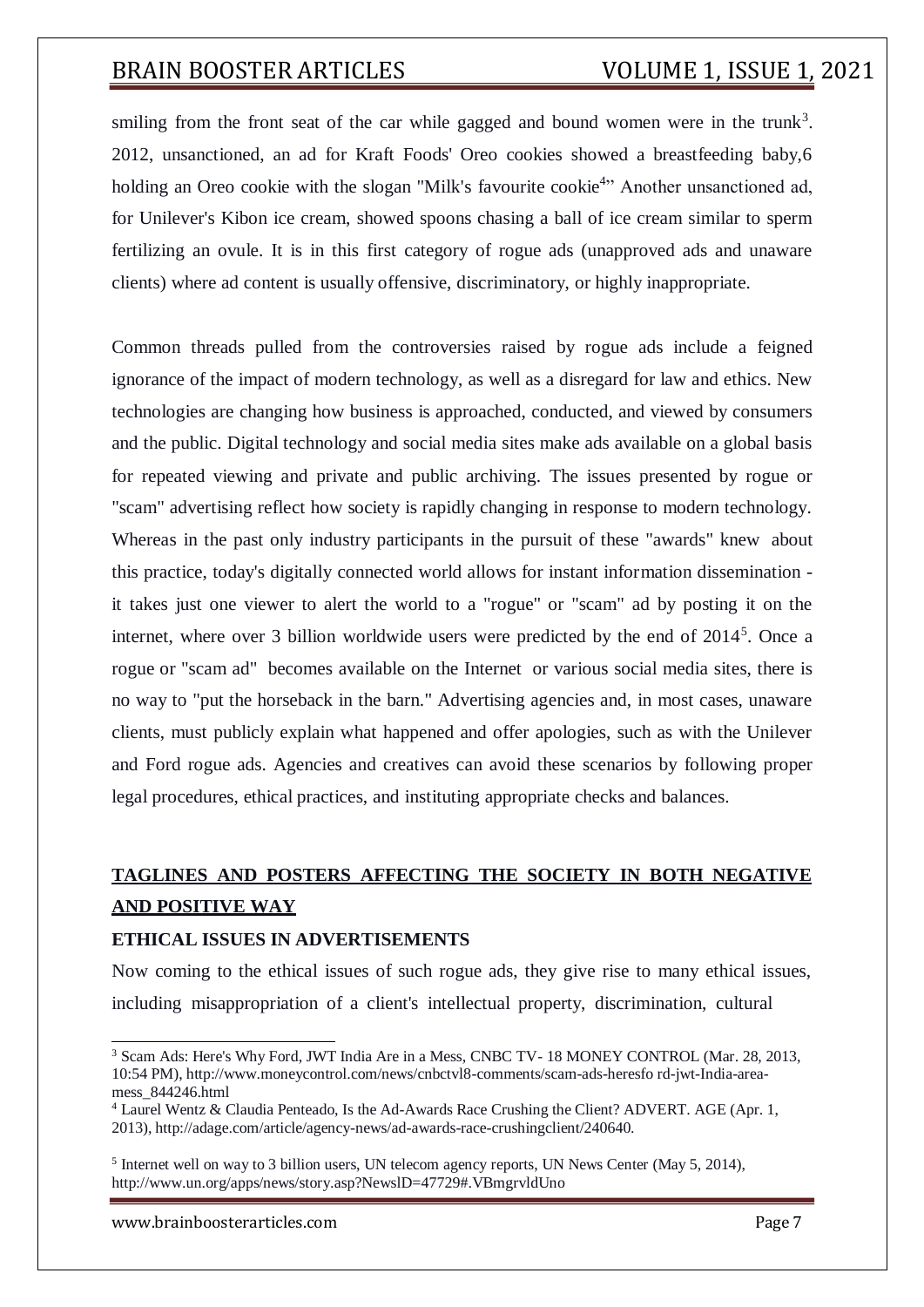insensitivity/indifference, and egoism in the context of advancing one's career interests at the expense of the employer/agency reputation. Advertising professionals must understand that every aspect of the business is now available for public scrutiny and commentaries, thanks to the global connectedness of the Internet. The world assesses rogue creatives and their rogue ads through the lens of global ethics. Actions and excuses that perhaps worked 20-30 years ago are no longer accepted by a global society that makes instantaneous judgments about agencies and creatives after viewing an offensive, degrading and/or discriminatory photo/video/still/cartoon, etc. Rogue ads threaten the integrity of the advertising industry and increase consumer distrust of ad agencies and their client companies. Currently, the public does not perceive the advertising industry as highly ethical. According to a 2013 Gallup survey<sup>6</sup>, only 14% of respondents rate the advertising industry as high or very high on honesty and ethics (just above car salespeople, members of Congress, 53 and lobbyists). Rogue ads create additional distrust of an industry that already is subject to negative perception.

### **SOCIAL ISSUES IN ADVERTISEMENT**

In addition to the ethical implications, there are also many social and cultural issues raised in rogue ads. Many rogue ads are racist, discriminatory, and generally offensive. Insensitivity to cultural, social, and historical issues is characteristic of many rogue ads. Rogue ad creators often reveal a shocking indifference to the impact of the ad content on the viewing public. Rogue ads have referenced the Holocaust in "humour" (The Pizza Hut ad), specifically targeted socially repressed groups such as the lesbian, gay, bisexual, and transgender (LGBT) community (the Hanes and Flora margarine ads), slyly referenced social issues such as violence against women (the Ford Figo ad)<sup>7</sup>, or made light of the  $9/11$  terrorist attack on the U.S. (the WWF ad). Rogue ads go beyond "proactive" creativity into the realm of globally reprehensible behaviour. Unfortunately, some advertising professionals continue to defend the practice of rogue ads. They claim public overreaction, misunderstanding, ignorance, lack

[www.brainboosterarticles.com](http://www.brainboosterarticles.com/) Page 8

<sup>6</sup> Honesty/Ethics in Professions, GALLUP (2014), [http://www.gallup.com/polI1654/honestyethics](http://www.gallup.com/polI1654/honestyethics-)professions.aspx.

 $\frac{1}{7}$  Before the Ford Figo ads submission to the 2013 Goafest Abby Award Competition, several brutal rapes and deaths of women occurred in India. The Ads drew global outrage at the cultural and social insensitivity to violence against women. The Ads were withdrawn from the competition, but it appeared the Ads were entered with proof of publication and a client approval letter. However, it is unclear whether the client (Ford India) was aware of the Ads' content due to general approval letters. See Vishal Mehra, Lighten Up! Ford, Others Are Overreacting to Figo Fiasco, ADVERT. AGE (Apr. 1, 2013)[, http://adage.com/article/guest-columnists/ford](http://adage.com/article/guest-columnists/ford-)overreacting-indian-scam-ads/240638/.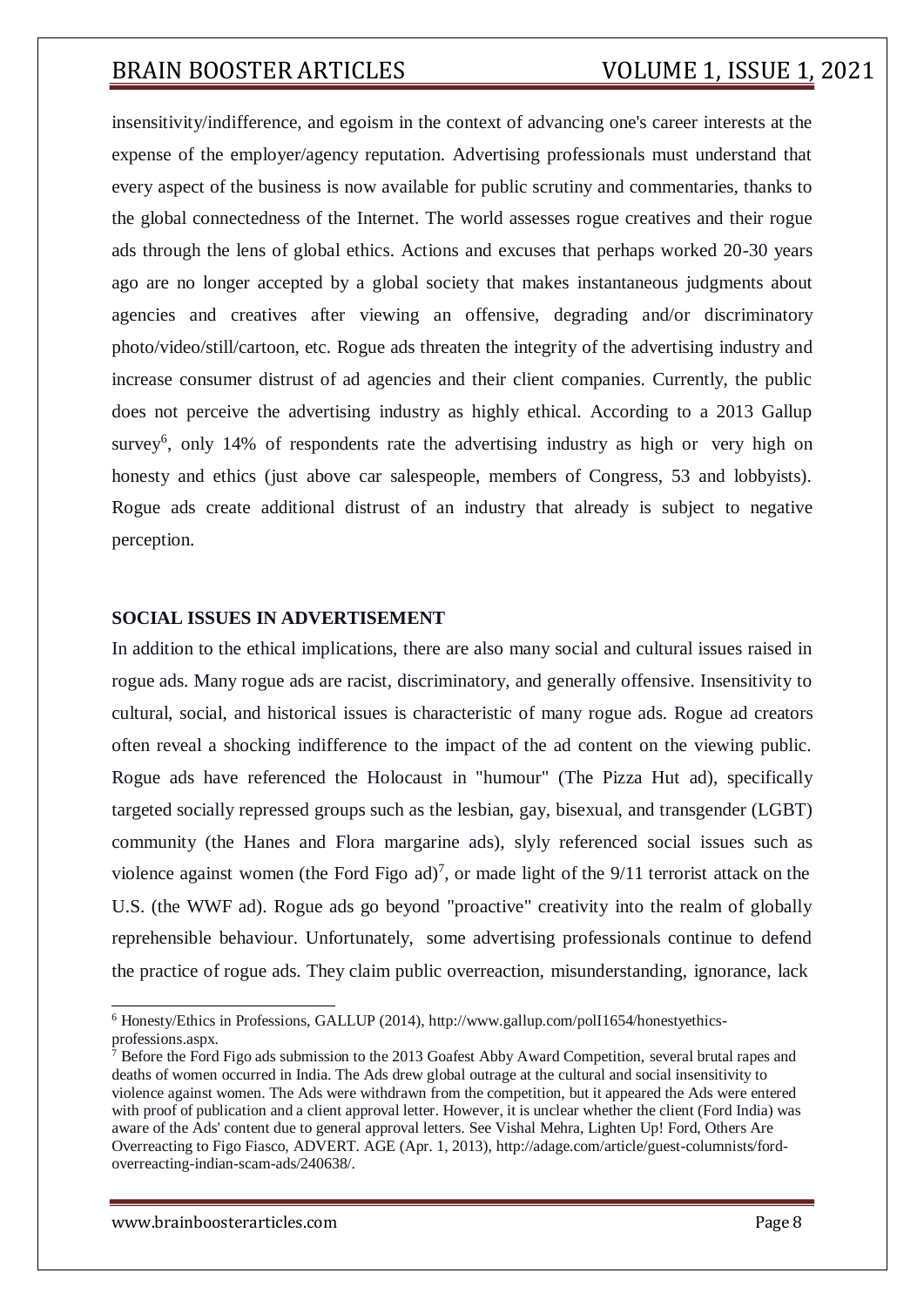of general knowledge, and/or failure to understand cultural implications on the part of the creatives. These viewpoints speak to the prevailing industry attitude of tolerance of this practice, disregarding unethical ads, socially offensive ads, and culturally offensive ads. The advertising industry must make clear to agencies and individual advertising professionals that social responsibility is not just something for which agencies create public relations pieces. Social responsibility is also a set of values that every agency must adopt and incorporate into their corporate policies and corporate governance initiatives.

## **CASE STUDY**

In one of the articles, it was studied that despite a recent surge in tobacco advertising and the recent advertising ban (pending enforcement at the time of this study), few studies are describing current cigarette marketing in India. This study sought to assess cigarette companies' marketing strategies in Mumbai, India. A two-week field study was conducted in Mumbai in September 2003, observing, documenting, and collecting cigarette advertising on billboards, storefronts, and at point of sale along two major thoroughfares, and performing a content analysis of news, film industry, and women's magazines and three newspapers. It was seen that of the four major cigarette manufacturers, ITC and GPI were the most visible tobacco advertisers in Mumbai. Of the ITC brands, we observed advertising for the recently launched Wills Insignia in the super-premium segment, Wills Classic/ Milds, Wills Navy Cut, Wills Silk Cut, and Gold Flake/Lights in the premium segment, and Bristol in the "bingo" (plain segment cigarette brand competing with bidis and sold in mini-packs of 10) segment. GPTs major advertised brands included Four Square in the premium segment and Red and White in the bingo segment. Tobacco companies have adopted various strategies to target children and adolescents indirectly since the sale of tobacco products to minors became illegal in May 2003. Marketing to minors occurs at many levels. Point of sale marketing is probably the most prominent strategy in India, where retail outlets for tobacco range from the street side peddler to convenience stores to specialty stores. The street-side peddlers abound in India; they usually sell all forms of tobacco products, in addition to confectionery goods, fast food, drinks, etc. Thus, their customers are of all ages and both sexes. Frequently, tobacco products are placed next to candies. Poster's advertising cigarettes are displayed prominently at low heights. Both tobacco product and promotion placement at these retail outlets are easily accessible to minors.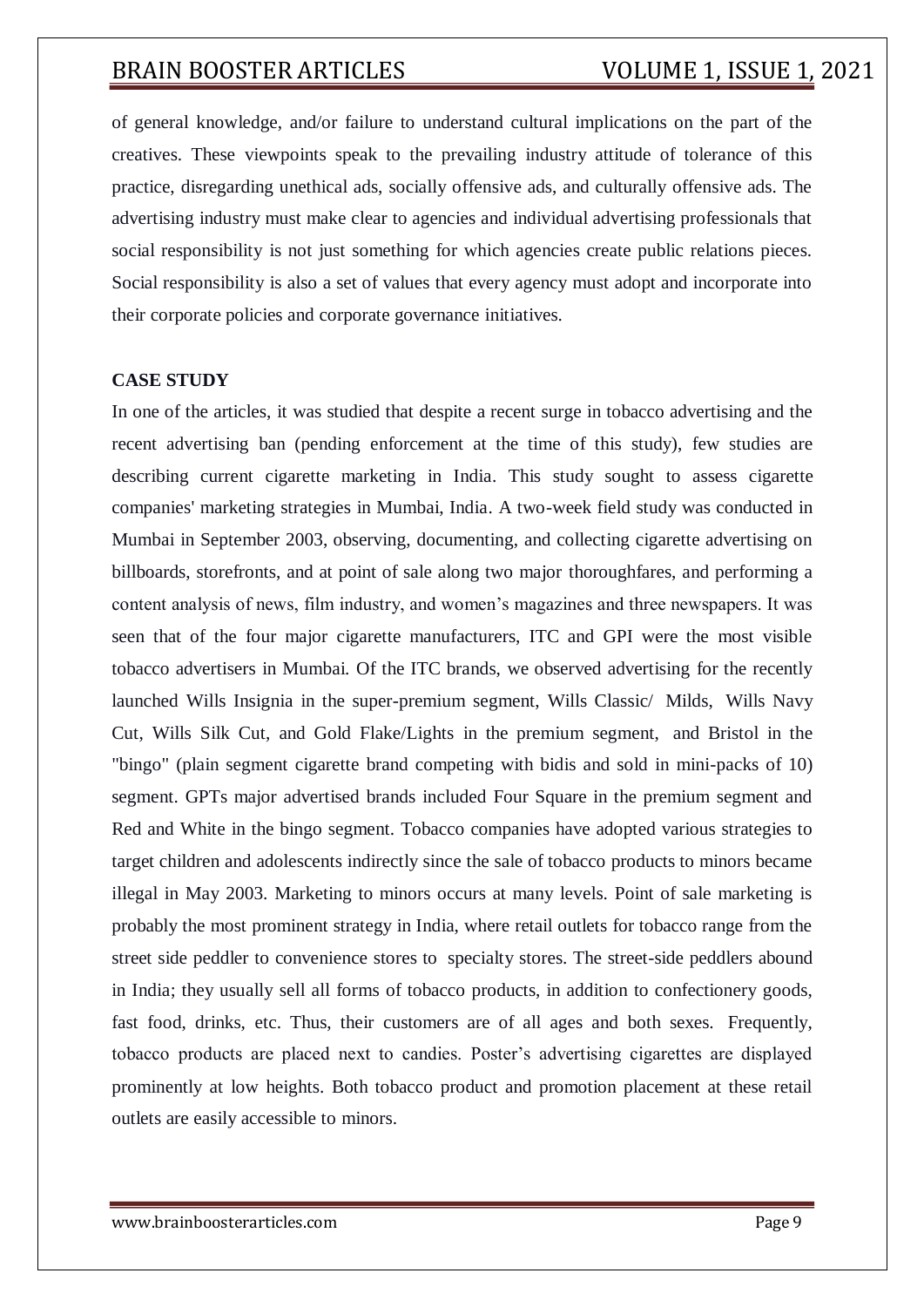Since they have a proper idea about the mindset of minors and young people, tobacco companies have adopted various strategies to target children and adolescents indirectly since the sale of tobacco products to minors became illegal in May 2003. Marketing to minors occurs at many levels. Point of sale marketing is probably the most prominent strategy in India, where retail outlets for tobacco range from the street side peddler to convenience stores to specialty stores. The street-side peddlers abound in India; they usually sell all forms of tobacco products, in addition to confectionery goods, fast food, drinks, etc. Thus, their customers are of all ages and both sexes. Frequently, tobacco products are placed next to candies. Poster's advertising cigarettes are displayed prominently at low heights. Both tobacco product and promotion placement at these retail outlets are easily accessible to minors.

## **ONLINE ADVERTISING**

Back in the mid-1990, the Internet medium caught corporations' attention. They sought to tap the power of the Internet to communicate with their customers and to present and promote their products and services. It is commonly accepted that online advertising started when a web magazine, Hot-wired, sold a banner ad to a telecommunications company, AT&T, and displayed the ad on its webpage for the first time, in 1994. It has made great progress since then. Throughout the past decade, online advertising boosted its growth. Its eclipsed radio advertising in 2007 and by 2011; online advertising was projected to surpass television revenues'. It became a key economic driver in the Internet economy, by funding many websites and services as well. Today it is difficult to surf the Internet without seeing online advertising<sup>8</sup>. As the variety and audience of online advertising increased, different legal issues arose and the necessity to set a legal framework for this area inevitably emerged. In the online advertising industry, there are actors. On one side there are the advertisers that want to reach consumers, on the other side there are the consumers who may or may not be receptive to receiving advertising messages and in between there, are the intermediaries. This trilateral relation often gives rise to legal issues regarding consumer protection", privacy, and trademark infringement".The need for consumer protection in online advertising emerges from misleading and deceptive advertising acts and practices. Like advertisements through traditional mediums such as newspapers or televisions, online advertisements can also

<sup>&</sup>lt;sup>8</sup> J. D. Ratliff &D. L. Rubinfeld, Online Advertising: Defining Relevant Markets, available at <http://www.law.berkeley.edu/files/AdvertisingMarket> Paper Final.pdf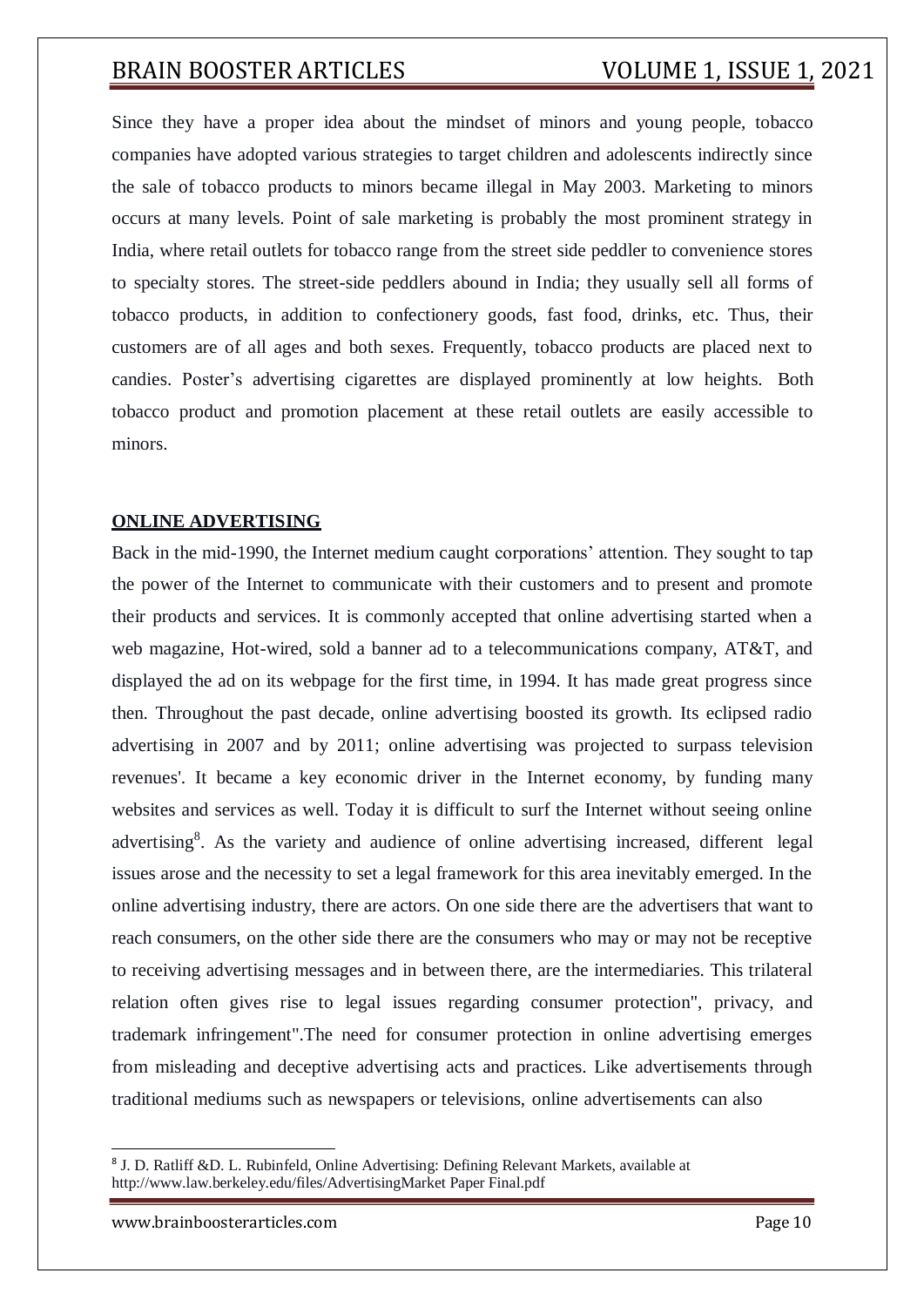mislead consumers both by what they say, and what they fail to say". In essence, online advertisements may harm consumers by deceiving them into entering non-welfarezing transactions. The application of general consumer protection rules to online advertising is conducted by the courts' and other authorities' interpretations and implementations in different jurisdictions. Often there are both self-regulatory and statutory means to regulate and oversee online advertising practices. The increasing use of information technology and the Internet ensures that data protection remains one of the most important and relevant laws that online businesses are required to comply with. The Internet is all about the transfer of information. Not only is the Internet used to disseminate information, but also to collect it. One of the main reasons for the preference of online advertising is its targeted approach to consumers. However, this targeted advertising requires obtaining personal information and data, thus it also leads to privacy concerns. for example, in 2001, privacy litigation was brought against the online advertiser DoubleClick Inc. (now owned by Google) in the United States, alleging that the use of web cookies violated three federal laws. A federal District Court noted that the cookies placed on users' computers were used to gather information about the user and to provide that user with the online advertising it will be interested in. However, the court held that DoubleClick Inc. only gathered information concerning a user's activities on an affiliated website and that it did not access information on a user's computer. Although the court interpreted the use and placement of cookies as interception of electronic communications, it emphasized the user's "consent" and the purpose of the interception. As such, the court dismissed the users', i.e., the plaintiffs', claims regarding violation of privacy provisions. As the rapid growth of online advertising continues, inevitably there will be new legal issues arising. Therefore, there is a need for certain uniformed principles to be accepted collectively. A variety of different approaches causes unpredictability and uncertainty. In an ever-evolving environment such as the Internet, at least fundamental uniformity is required, to maintain reliability in online transactions and prevent infringements and/or unfair or deceptive acts and practices. Online advertising should be treated beyond national policies due to its comprehensive nature as it is attempted in the European Union.

## **CONCLUSION**

As seen from the above discussion, it can be prominently seen the various ways traditional marketing has helped the advertising industry and why it is very important in the growing economy of our globalised world. Though online advertising has made a great impact on our